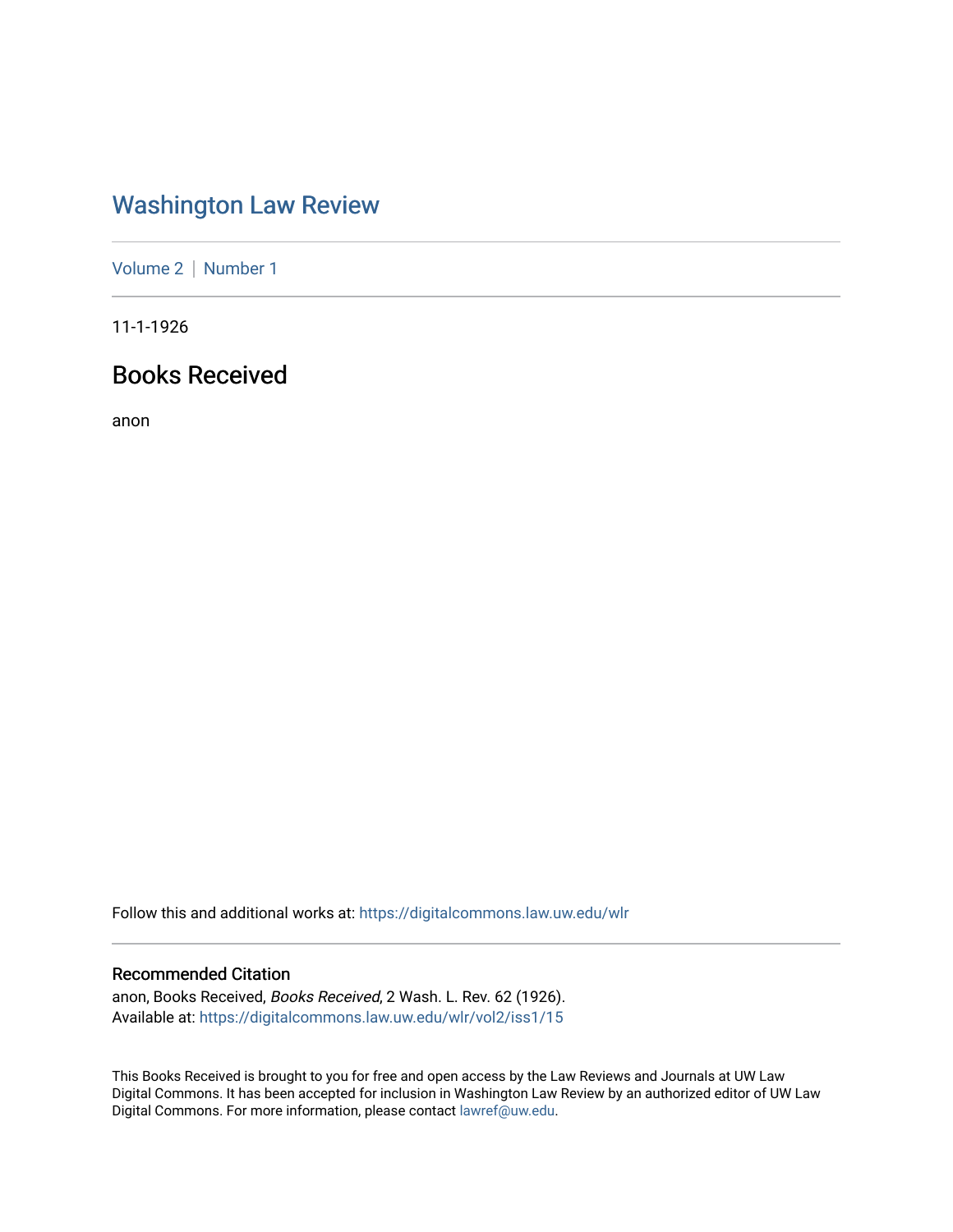TAx EXEMPTION **OF STATE EMPLOYEES. By** Roswell Magill. **35** YALE L. Join. **956.** June, **1926.**

The writer concludes that tax exemption of state employees should **be** limited to those engaged in the governmental functions of the state and should not be extended to employees engaged in private enterprises carned on **by** the state when considered in the light of the 16th Amendment of the Constitution and the decisions thereunder.

RESTRAININO THE ASSESSMENT OR COLLECTION OF **A FEDERAL** TAX. **By** Joseph L. Lewinson. 14 **CAL.** L. REv. 461, Sept., **1926.**

An analysis of Section *3224,* Revised Statutes, prohibiting suits restraining collection or assessment of "any tax," pointing out that the inhibition applies only to the restraint of federal taxes, but is binding on both federal and state courts; that the legality of the tax is immaterial; that it does not prevent enjoining penalties, even though called taxes; and that it does not apply *in* discussed "extraordinary" circumstances.

UNREGISTERED WATER APPROPRIATIONS **AT LAW AND IN EQUITY. By** Samuel **C.** Wiel. 14 **CAL.** L. REv. 427. Sept., *1926.*

The writer concludes that the equity doctrine of notice should prevail to the same extent in relation to the rights of unregistered water appropriators as it does in relation to the rights of those having unrecorded interests in land under the recording acts.

### BOOKS RECEIVED

- AMERICAN PROHIBITION DIGEST. 1926 Annual, Prohibition and Search and Seizure Cases. Edited **by** Arthur W Blakemore. Albany- Matthew Bender **&** Co., Inc., **1926, pp.** xxxv, **379.**
- THE **BANKRUPTCY ACT OF 1898, INCLUDING AMEDMiENTS TO MAY** *97,* **1926.** Collier Pamphlet Edition. Albany- Matthew Bender **&** Co., Inc., *1926,* **pp. 181.**
- **STUDENTS'** MANUAL OF BANiaUPTcY LAW **AND** PRACTICE. **By** Lee **B.** Joslyn. **Albany-** Matthew Bender **&** Co., Inc., *1925.*
- THE COLORADO RIVER COMPACT. By Ruel Leslie Olson. Los Angeles: (Published by the Author), 1926, pp. xxiv, *527.*
- CONSTITUTIONAL LAW. By Charles W Gerstenberg. New York: Prentice-Hall, Inc., 1926, pp. xv, *562.*
- CASES ON CONSTITUTIONAL LAW WITH **SUPPLEMENT. By** James Parker Hall. St. Paul: Vest Publishing Co., **1926, pp.** xlv, **1867.**
- *AN INTRODUCTION* TO **THE** HISTORY OF **ENGLISH** LAW. **By** Harold Potter. Second Edition. Toronto: The Carswell Co., Ltd., **1926, pp.** xvi, 270.
- **SOURCES AND** LITERATURE **OF ENGLISH** LAW. **By** W S. Holdsworth. Oxford: Oxford University Press, 1925, pp. viii, 247.
- **CASES AND** OTHER **AUTHORITIES** ON EQUITY. **By** Walter Wheeler Cook. One volume Edition. **St.** Paul: West Publishing Co., *1926,* **pp.** xxx, **1179.**
- **JURISDICTION AND PROCEDURE OF THE FEDERAL COURTS. By John C. Rose. Third** Edition. Albany- Matthew Bender & Co., Inc., **1926, pp.** xxxiv, **919.**
- **CASES** ON **FEDERAL JURISDICTION AND PROCEDURE. By** Harold R. Medina. St. Paul: West Publishing Co., **1926,** pp. x, 674.
- THE **PROFESSIONAL** IDEALS OF THE LAWYER, A STUDY **OF LEGAL** ETHICS. **By** Henry **Vymans** Jessup. New York: **G. A.** Jennings, Inc., **1926, pp. xlii, 292.**
- MODERN JURY TRIALS AND ADVOCATES. By Judge Joseph W Donovan. New York: **G. A.** Jenmngs, Inc., **1924, pp.** xix, 740.
- **CASES ON** LAW **OF** MORTGAGES. **By** James Lewis Parks. St. Paul: West Publishing Co., *1926,* pp. **xiii,** 587.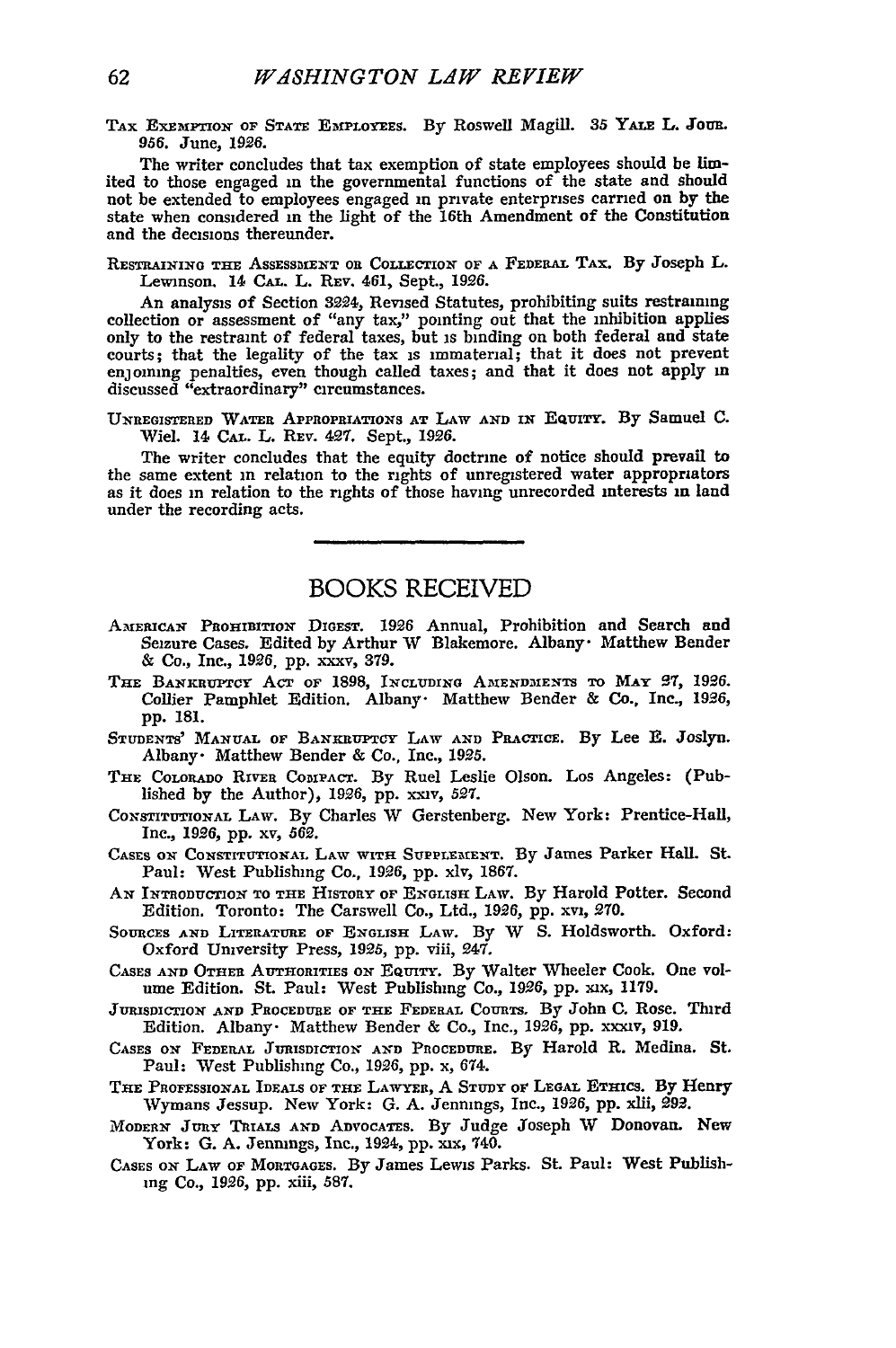- THE NEGOTIABLE INSTRUMENTS LAW, ANNOTATED. By Joseph Doddridge Brannan. Fourth Edition, Revised. By Zechariah Chaffee, Jr. Cincinnati: The W. H. Anderson Co., 1926, pp. cxlviii, 1041.
- PRENTICE-HALL TAX DIARY AND MANUAL FOR 1926. New York: Prentice-Hall, Inc., 1925, pp. 541.
- HYATT ON TRIAIS, A TREATISE ON THE TRIAL OF CIVIL AND CRIMINAL CASES IN STATE AND FEDERAL COURTS. By W H. Hyatt. 2 vol. San Francisco: Bender-Moss Co., 1924, pp. 2017.
- CASES ON FEDERAL TAXATION. By Joseph Henry Beale and Roswell Magill. New York: Prentice-Hall, Inc., 1926, pp. xv, 719.
- PREPARATION AND CONSTRUCTION OF WILLS. By Clarence M. Lewis. Albany. Matthew Bender & Co., Inc., 1926, pp. viii, 1115.